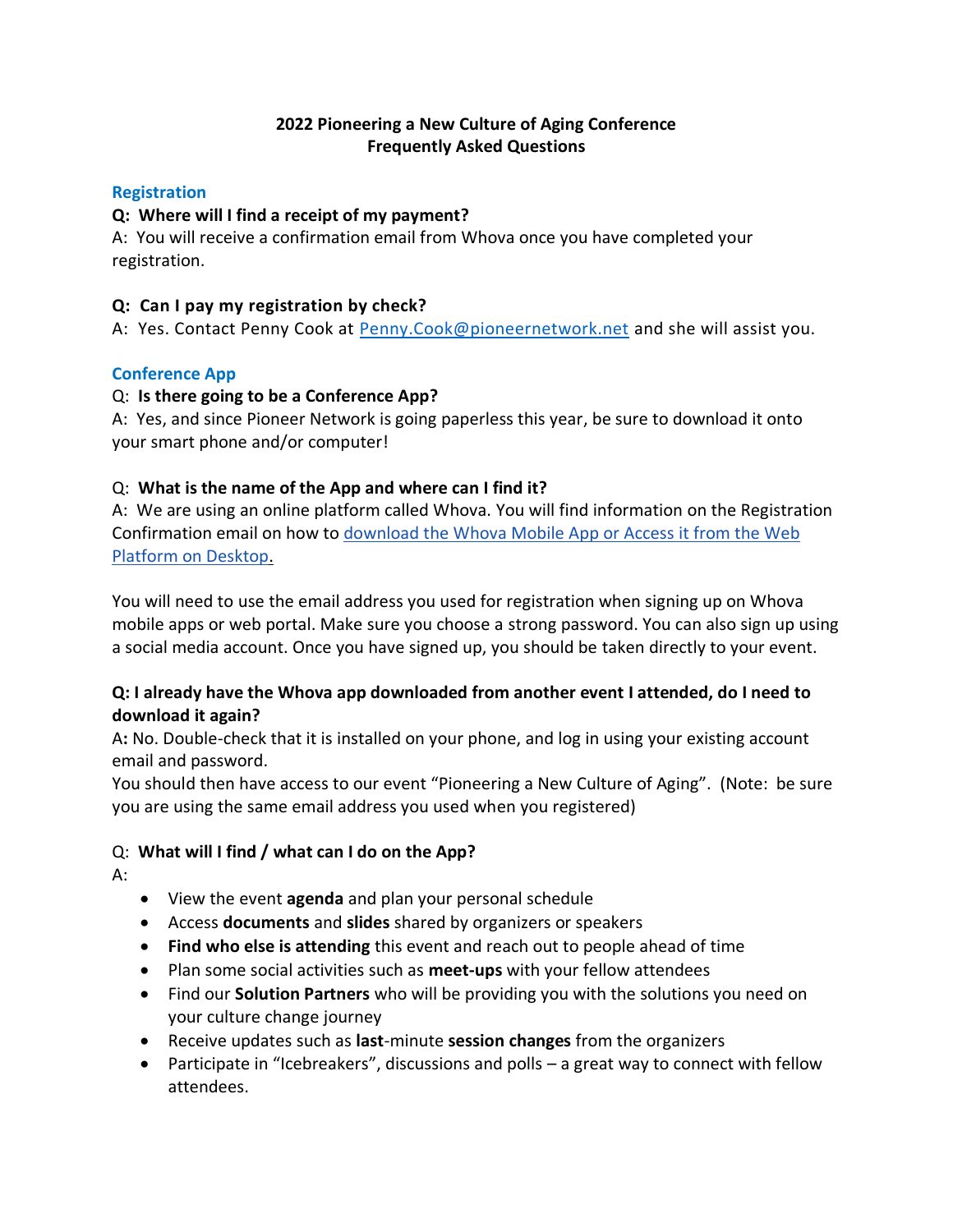## Q: **When I tried downloading the App, it asked me for an Invitation Code. Where do I find this?**

A: The Invitation Code is Shapethefuture2022

#### Q: Is there a tutorial I can watch to learn more about the App?

A: Yes, just click here

#### **Signing up for concurrent sessions**

#### **Q: Do I need to sign up for concurrent sessions?**

**A:** The team at Pioneer Network and our guides/speakers would very much appreciate having attendees choose their sessions ahead of time. This helps assure that the session rooms are set up to accommodate the number of attendees who will be there and that guides have what they need to organize any exercises or activities that are part of the session.

#### **Q: How do I sign up for concurrent sessions?**

**A:** You can use the conference App on your smartphone or computer to view and select the sessions you are going to attend. *Please be sure you only select one session in each of the four concurrent time slots.* And remember, you need to sign up for a specific session under each concurrent time slot.

The 4 groups of concurrent sessions are each set up under a general heading (A, B, C, & D) with the instruction "choose only 1 Session"). This is referring to the sub-sessions associated with and listed below them (i.e., A1, A2, etc). You want to sign up for a sub-session.



# Q: **Once I choose my sessions, will I be able to change my mind?**

A Yes, you will be able to select / de-select a session on the App at any time.

## Q: **Can I select more than one session during a time slot?**

A: While the App will let you do this, we ask that you only select one session so that we can more accurately manage attendance and assure that there is available seating for those who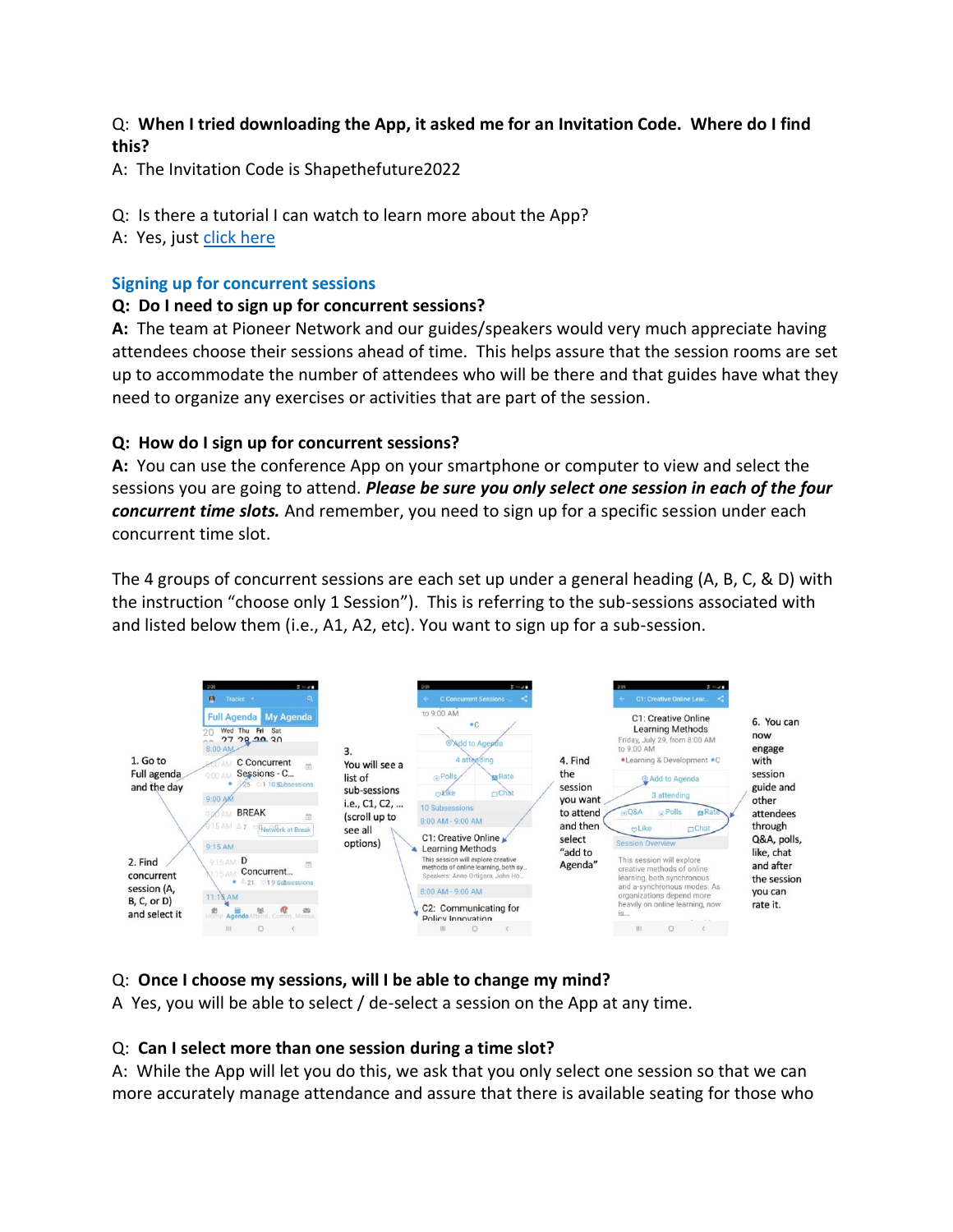select each session. (Or if you have figured out how to be in more than one place at a time, please let us know so we can set up a time for you to share this skill with other attendees!)

### **Q: I am looking for sessions on a specific topic. Is there an easy way to search for them?**

A: Yes, you can sort the sessions by topic/track or speaker. Just click on the down arrow in the Filter box located to the right of "Session Registration", and check the box/boxes to refine your search.

| $\frac{2}{2}$ | Pioneering a New Culture of Aging: Honoring the Past, Treasuring the<br>July 24-27, 2022 · Sheraton Denver Downtown Hotel |  |
|---------------|---------------------------------------------------------------------------------------------------------------------------|--|
|               |                                                                                                                           |  |

**Session Registration** 

Filter  $\mathbf{v}_\mathrm{c}$ 

#### **Team Registration**

#### Q: **Is there a discount for sending multiple people from an organization?**

A: Yes, there is a team rate available for groups of 4 or more individuals from the same location. You can sign up for that on the registration page. An additional discount is available for 10 or more people. Please contact Pioneer Network at [info@pioneernetwork.net](mailto:info@pioneernetwork.net%20?subject=Team%20Registration) for more information.

#### Q: **We would like to sign up as a team - how does the process work?**

A: One person can sign up the team or each team member can sign register individually using the team registration. Whichever option you choose, the person completing the registration will need the name(s), email address(es) and payment/credit card information. Be sure the organization name is indicated for each registrant.

## **Q: What if we have not yet selected who from the team will be attending the conference?**

A: Send an email to [Joan.devine@pioneernetwork.net](mailto:Joan.devine@pioneernetwork.net?subject=Team%20Registration) for assistance.

## **Continuing Education**

## Q: **Are continuing education credits available? Is there an extra charge?**

A: Yes, Pioneer Network is applying for 17 CEs for the following disciplines. They will be available at no additional cost:

- Nursing Home Administrators
- Nurses / Advanced Practice Nurses
- Activity Professionals
- Social Workers
- Certified Dementia Practitioners

#### **Pre-Conference Sessions**

Q: **How do I register for the workshops?**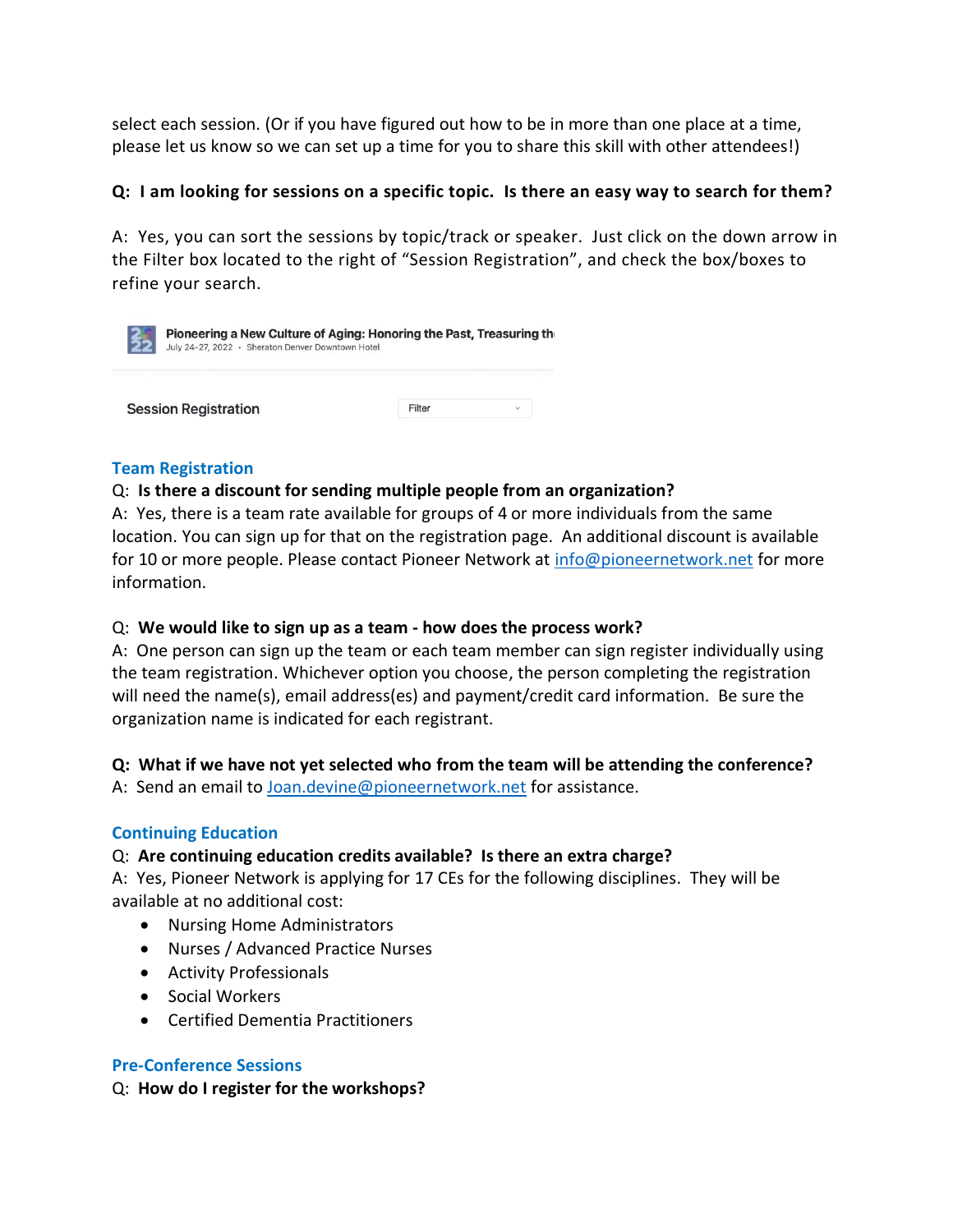A: On the registration form, select the registration option for the workshop by indicating "1" in the dropdown.

## Q: **Can I register for one of the pre-conference workshops even if I am not attending the conference, or can I add it if I have already registered for the full conference?**

A: Yes, simply choose the registration option for the pre-conference workshop you want to attend and complete the registration process.

# Q**: Who is sponsoring the Alzheimer's Disease and Dementia Care Seminar and how will certification work??**

A: The **Alzheimer's Disease and Dementia Care Seminar** is the training required in order to be eligible to apply to become a Certified Dementia Practitioner (CDP). The curriculum was developed and approved by the National Council of Certified Dementia Practitioners (NCCDP) and taught by a certified trainer, Carrie Chiusano. It is offered at a special discounted rate of \$150.00, and includes 7 CEs for Nurses/Nurse Practitioners, NHA, Activity Professionals, Social Workers and CDPs.

If you are not familiar with NCCDP, we encourage you to [check out their website.](https://www.nccdp.org/)

# Q: **When I complete the CDP workshop, will I be certified?**

A: Almost, but not quite! There will be a final step you'll have to take – completing the on-line application and paying the fee of \$35.00 (normally \$145.00). Carrie will be available after the workshop and throughout the conference to help attendees complete the certification application so you will return home as a Certified Dementia Specialist.

## Q: **Are there CEs for the Growing as a Person-Directed Leader workshop?**

A: Yes, attendees can earn 4 additional CEs (Nurses/Advanced Practice Nurses, NHA, CDP, Activity Professionals, and Social Workers).

## **COVID Precautions**

## Q: **Do I need to have proof of vaccination to attend the conference, and if so, how do I provide this?**

A: Yes, all attendees will need to provide proof of vaccination. A link to a portal to upload your vaccination card is provided in the confirmation email. Or if you missed it, just [click here.](https://hipaa.jotform.com/220616102727144) Be sure you scan your card as a PDF or jPeg.

## Q: **Are there any exceptions for those who aren't vaccinated?**

A: No, Pioneer Network is not able to grant exceptions at this time.

# Q: **Is the information I upload for proof of vaccination safe?**

A: Yes, Pioneer Network has partnered with [Accushield](https://www.accushield.com/) to provide a portal for uploading and tracking vaccination information that is HIPAA compliant.

## Q: **Will I have to wear a mask and maintain physical distancing during the conference?**